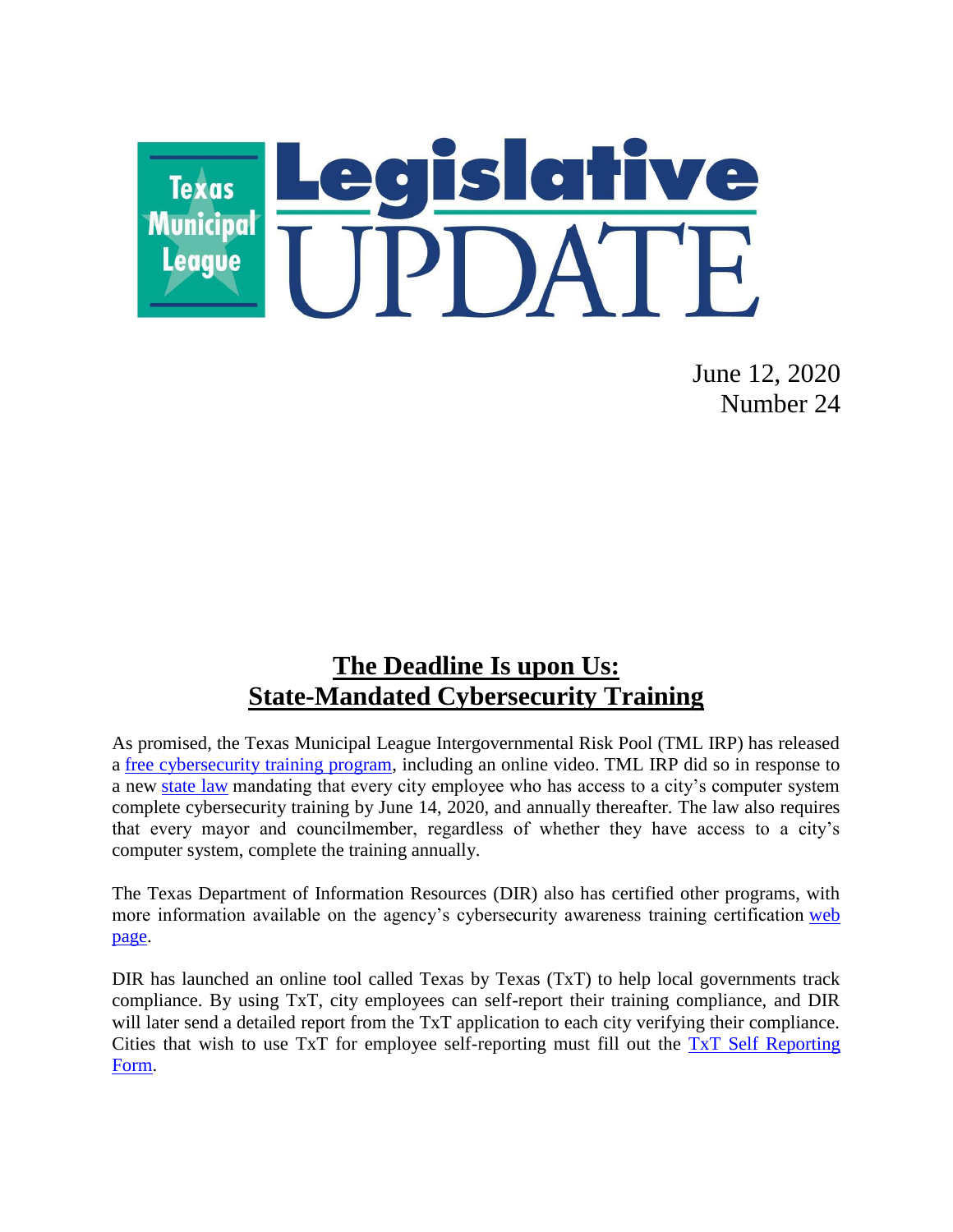If the city chooses not to use TxT, DIR has created an [acknowledgement form](https://pubext.dir.texas.gov/portal/internal/resources/DocumentLibrary/Governing%20Board%20Acknowledgement%202020.docx) to document compliance. Cities are not required to use either application and can track their compliance using any method they chose. A city will not submit training records, employee certificates of completion, or audits to DIR, but the city should retain some form of documentation with internal training and auditing records.

City officials and employees who have completed the training requirement can also individually certify their training compliance [here.](https://dircommunity.force.com/SecurityTrainingVerification/s/HB3834CertificationLG) The compliance form can be submitted by whomever the local government authorizes. The authorized individual submitting the form will need access to their email account as they will be required to enter a confirmation code to finalize submission. The form is due by June 15, 2020.

# **Democrats Introduce Federal Police Reform Bill**

Last Monday, House and Senate Democrats unveiled a broad policing reform bill following weeks of protests prompted by the death of George Floyd.

The *Justice in Policing Act of 2020* introduced by the Congressional Black Caucus Chair Karen Bass (D – CA), Senators Corey Booker (D – NJ), Kamala Harris (D – CA), and House Judiciary Committee Chair Jerrold Nadler  $(D - NY)$  would: (1) establish a national standard for the operation of police departments; (2) mandate data collection on police encounters; (3) reprogram existing funds to invest in transformative community-based policing programs; and (4) streamline federal law to prosecute excessive force and establish independent prosecutors for police investigations.

The House Judiciary Committee held its first hearing on the bill last Wednesday. The House should vote on the bill by the end of this month. Senate Republicans have tasked Senator Tim Scott  $(R - SC)$  to lead a group of Senators to draft their police reform plan. TML will report on the details of that plan when it is released.

The *Justice in Policing Act of 2020* would, among other things, do the following:

- **Enable individuals to recover damages in civil court when law enforcement officers violate their constitutional rights by eliminating qualified immunity for law enforcement.**
- Prohibit federal, state, and local law enforcement from racial, religious, and discriminatory profiling.
- Mandate training on racial, religious, and discriminatory profiling for all law enforcement officers.
- Require law enforcement to collect data on all investigatory activities.
- Ban chokeholds and carotid holds at the federal level and condition law enforcement funding for state and local governments on banning chokeholds.
- Ban no-knock warrants in drug cases at the federal level and condition law enforcement funding for state and local governments on banning no-knock warrants at the state and local level.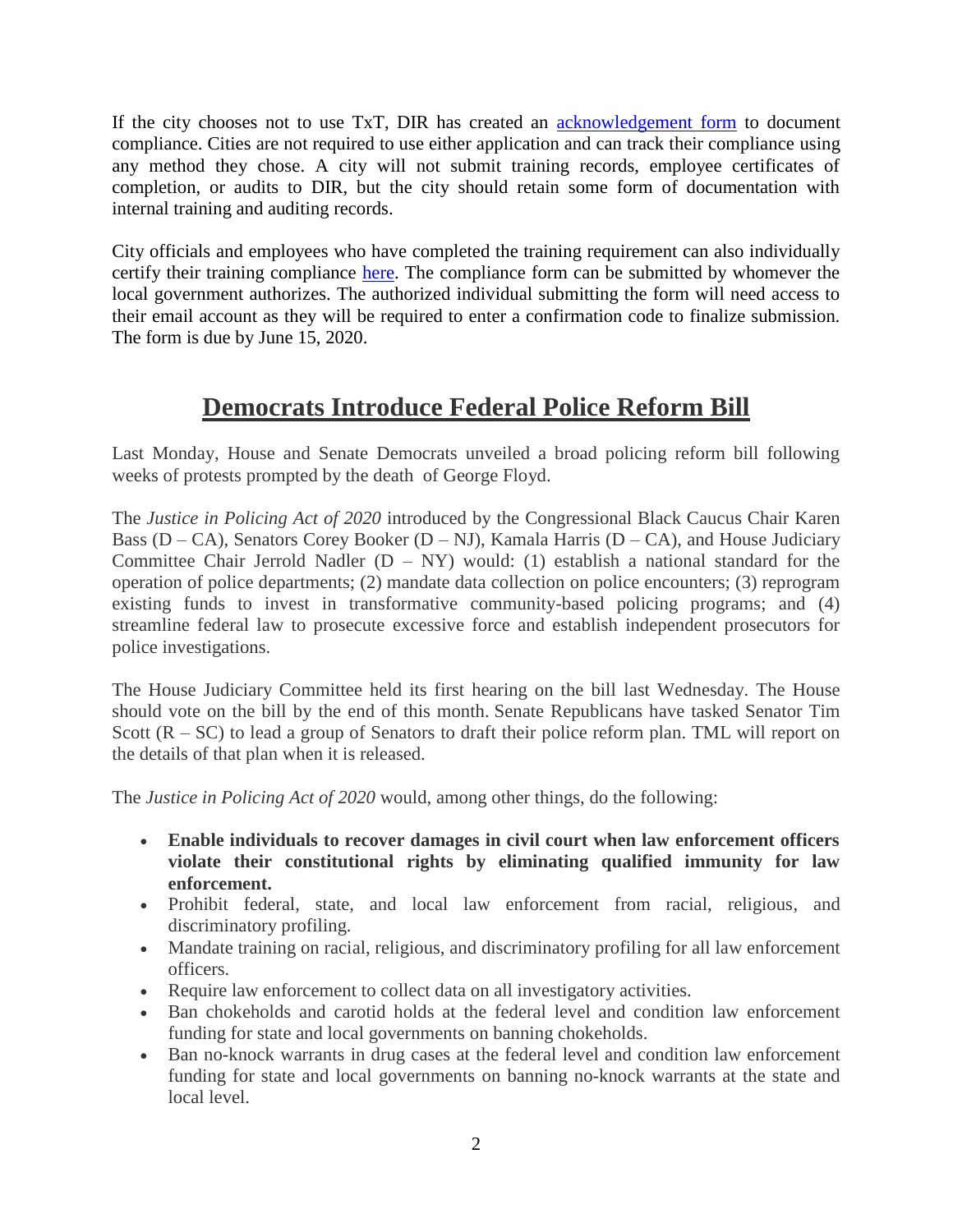- Require that deadly force be used only as a last resort and require officers to employ deescalation techniques first.
- Limit the transfer of military-grade equipment to state and local law enforcement.
- Require federal uniformed police officers to wear body cameras and requires state and local law enforcement to use existing federal funds to ensure the use of police body cameras.
- Amend the federal criminal statute from "willfulness" to a "recklessness" standard to successfully identify and prosecute police misconduct.
- Improve the use of pattern and practice investigations at the federal level by granting the Department of Justice Civil Rights Division subpoena power and create a grant program for state attorneys general to develop authority to conduct independent investigations into problematic police departments.
- Establish public safety innovation grants for community-based organizations to create local commissions and task forces to help communities to re-imagine and develop concrete, just and equitable public safety approaches.
- Establish a National Police Misconduct Registry to prevent problematic officers who are fired or leave one agency from moving to another jurisdiction without any accountability.
- Create law enforcement development and training programs to develop best practices.
- Require the creation of law enforcement accreditation standard recommendations based on President Obama's Taskforce on 21<sup>st</sup> Century Policing.
- Require state and local law enforcement agencies to report use of force data, disaggregated by race, sex, disability, religion, age.
- Establishes a Department of Justice task force to coordinate the investigation, prosecution and enforcement efforts of federal, state and local governments in cases related to law enforcement misconduct.
- Make it a federal crime to conspire to violate existing federal hate crime laws

The League will continue to monitor and report on police reform legislation.

# **FCC Preempts Cities Again**

On June 9, the Federal Communications Commission adopted a [Declaratory Ruling and Notice](https://ecfsapi.fcc.gov/file/0610971105336/FCC-20-75A1.pdf)  [of Proposed Rulemaking](https://ecfsapi.fcc.gov/file/0610971105336/FCC-20-75A1.pdf) on a 3-2 vote that, among many other things, imposes shot clocks for so-called "6409(a)" structures, which are generally existing poles to which industry wishes to add wireless facilities.

The FCC frequently characterizes its preemptive orders as leading the way for increased rural service. This order is no different. According to the FCC, "these clarifications and potential rule changes would address the critical need to upgrade existing sites for 5G networks, particularly in rural areas." It's hard to connect those dots. How does limiting city authority over the placement of cellular facilities in highly-populated, urban areas lead to more rural broadband?

League staff will provide more detailed information shortly.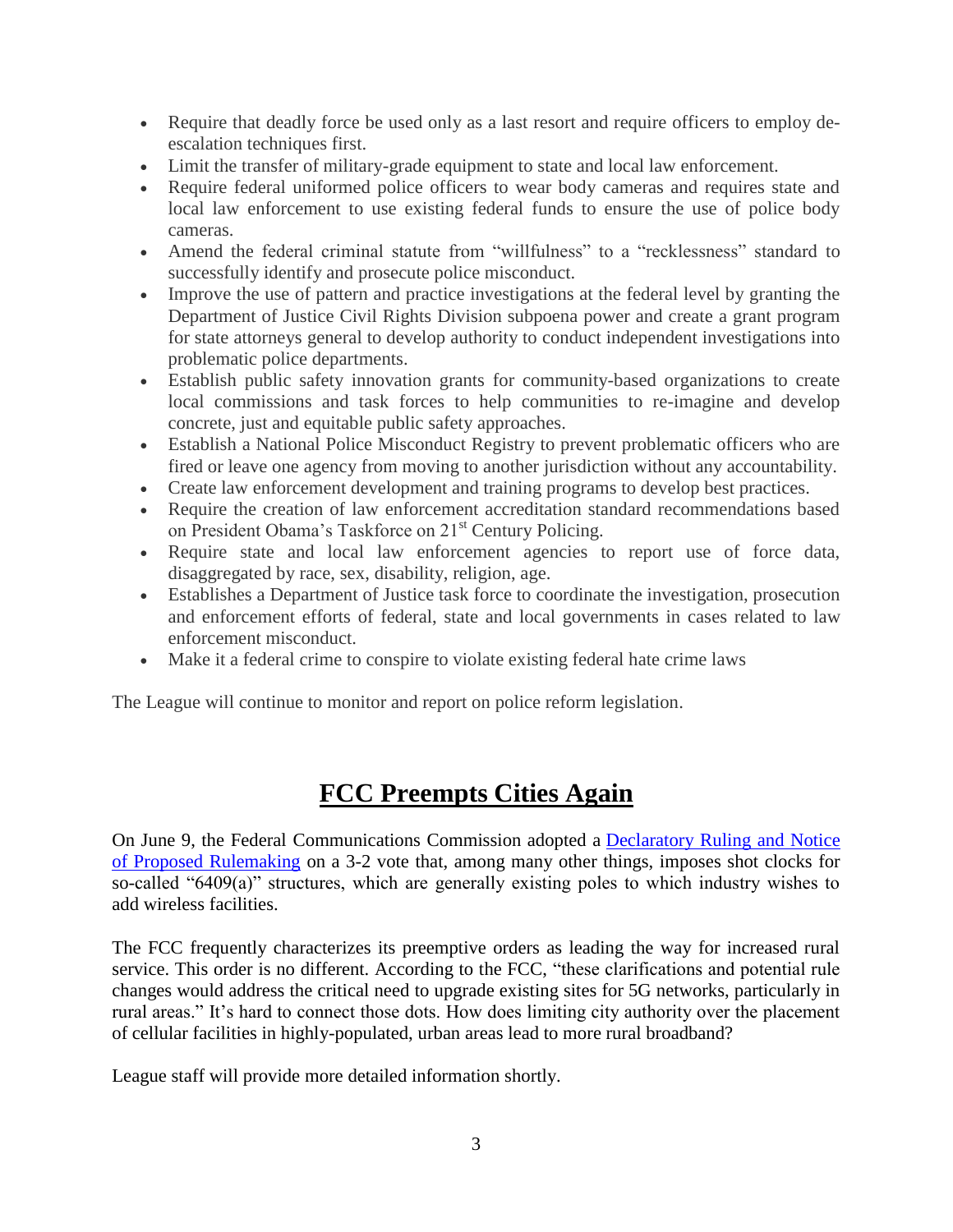# **Texas Supreme Court Refuses to Consider City of Austin's Paid Sick Leave Ordinance**

On June 5, the Texas Supreme Court – without issuing a written opinion – [refused to review](https://www.txcourts.gov/supreme/orders-opinions/2020/june/june-5-2020/) a lower court's opinion that the City of Austin's "paid sick leave" ordinance is preempted by state law.

The case stems from a 2018 city ordinance that requires private employers to provide paid sick leave to some of their employees. In November 2018, the Austin Court of Appeals [concluded](http://www.search.txcourts.gov/SearchMedia.aspx?MediaVersionID=e921293f-831d-4d6a-9810-ea1dd71efb80&MediaID=83ede189-7946-4799-8c92-fc5e6d18d539&coa=%22%20+%20this.CurrentWebState.CurrentCourt%20%20+%20@%22&DT=Opinion) that paid sick leave equates to "wages" under the Texas Minimum Wage Act. The ordinance requires private employers to give leave with pay, which essentially means employers are paying more than the minimum wage, which is preempted by the Act.

The Supreme Court's refusal to hear the case means that the Austin Court of Appeals opinion controls within that court's jurisdiction. The refusal doesn't halt cases involving the cities of Dallas and San Antonio (those cities are within the jurisdiction of different appeals courts) from proceeding, but it makes their success questionable.

The City of San Antonio's paid sick leave ordinance has been enjoined [pending](https://www.sanantonio.gov/Portals/0/Files/health/PaidSickLeave/Agreed%20Order%20Staying%20Implementation%20Date%20of%20Ordinance%202018-08-16-06208.pdf?ver=2019-07-25-132110-370) resolution in a state district court. Similarly, the City of Dallas' paid sick leave ordinance has been challenged in federal court on both state and federal claims. A federal district court recently granted a [preliminary injunction](file://TML-FS01/LEGAL/Paid%20Sick%20Leave%20Litigation%20COA/ESIEmployee%20Solutions%20LP%20v%20City%20of%20Dallas.pdf) halting the enforcement of the Dallas' ordinance pending resolution of the case.

The League will continue to monitor and report on the pending cases.

# **Coronavirus (COVID-19) Updates**

The Texas Municipal League is open for business. The building is closed to all but essential personnel and most staff is working remotely, but the League remains open for business and is fully ready to serve. Cities are encouraged to call or email for legal assistance, help with ordinances, or for general advice or assistance. Let us know how we can assist you and your city.

Call TML staff at 512-231-7400, or email Scott Houston for legal assistance at [SHouston@tml.org;](mailto:SHouston@tml.org) Rachael Pitts for membership support at [RPitts@tml.org;](mailto:RPitts@tml.org) and the training team for questions about conferences and workshops at [training@tml.org.](mailto:training@tml.org)

The League has prepared a coronavirus clearinghouse [web page](https://www.tml.org/654/Coronavirus-COVID-19-Resources) to keep cities updated. In addition, everyone who receives the *Legislative Update* should receive a daily email update each afternoon with information on new developments. The daily email updates will be our primary means of communication during the pandemic. Those emails are being archived [chronologically](https://www.tml.org/Blog.aspx?CID=2) as well as by [subject matter.](https://www.tml.org/659/TML-Coronavirus-Updates-listed-by-subjec)